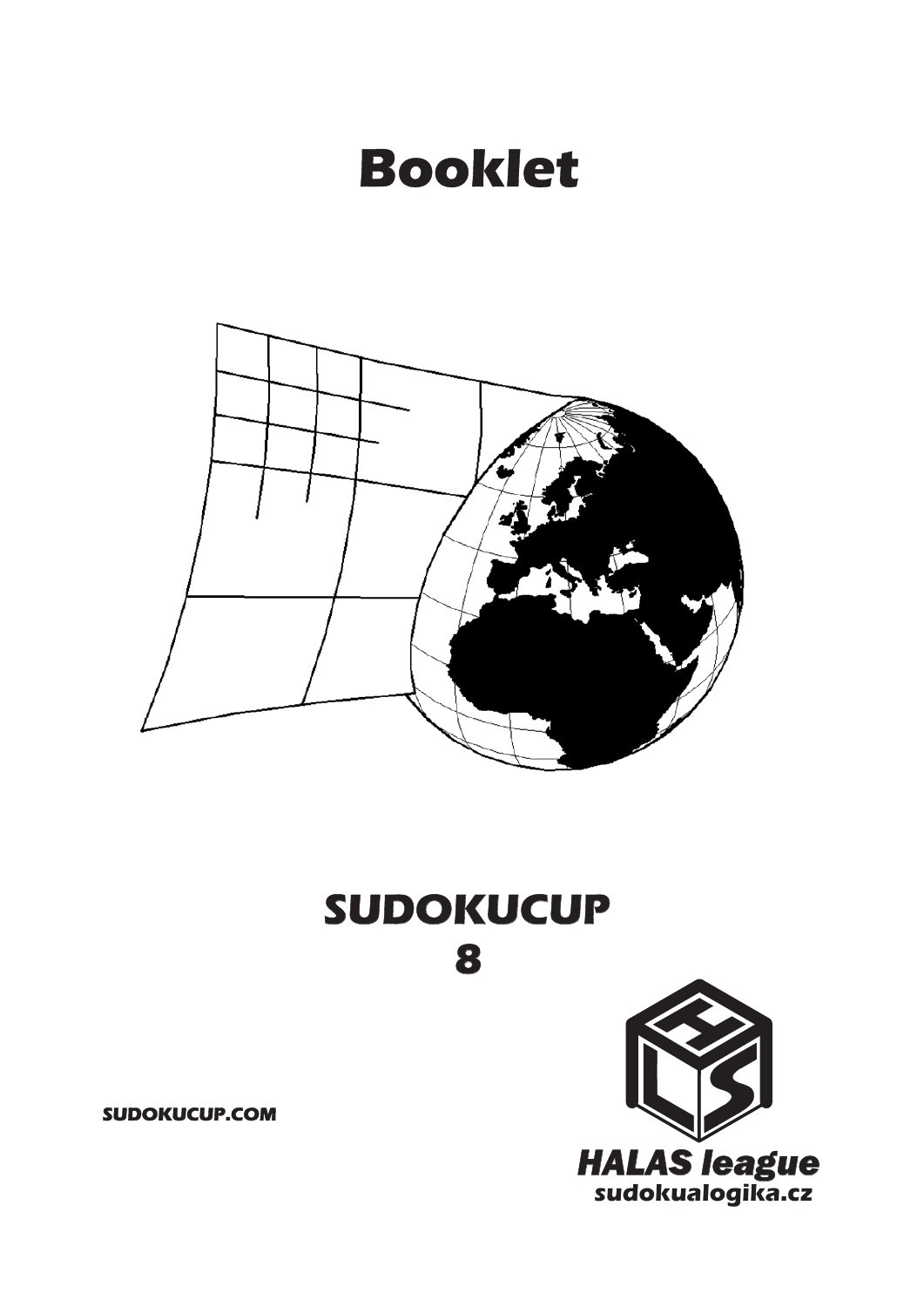



## **Classic Sudoku**

Write a single number from 1 to 9 in each cell so that each number appears exactly once in every row, column, and bolded 3x3 box.

|               |                          |                |   | 8 | 1              | 6 |                |
|---------------|--------------------------|----------------|---|---|----------------|---|----------------|
|               |                          | 1              |   |   |                |   | 9              |
|               | 5                        |                |   |   |                |   | $\overline{8}$ |
|               |                          | $\overline{4}$ |   |   | $\overline{2}$ |   |                |
|               | 6                        |                | 5 | 3 |                | 1 |                |
|               |                          | 3              |   |   | $\overline{7}$ |   |                |
|               |                          |                |   | 6 |                | 9 |                |
| $\frac{4}{8}$ |                          |                |   |   | $\overline{4}$ |   |                |
|               | $\overline{\mathcal{I}}$ | 5              | 3 |   |                |   |                |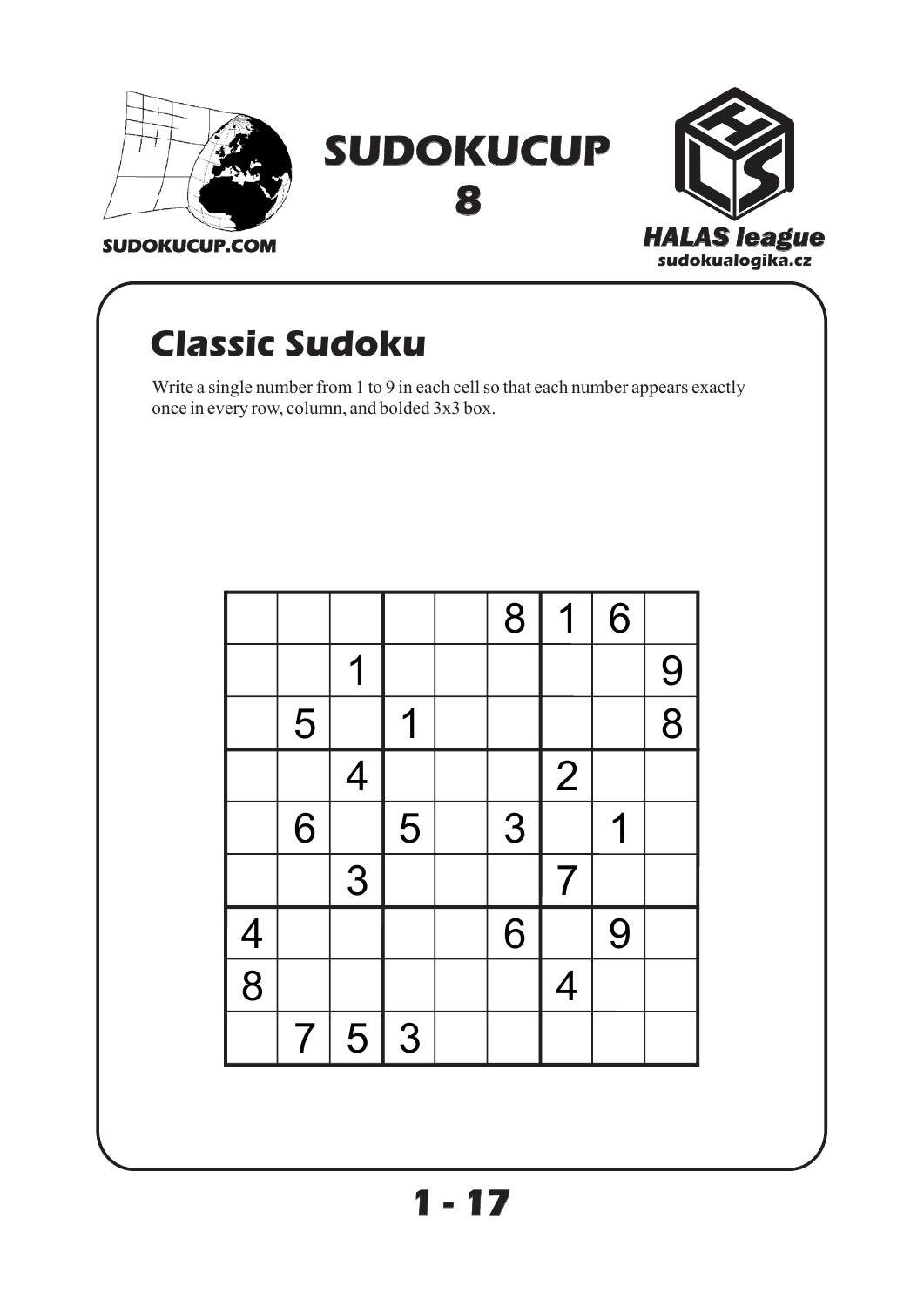

#### **First Seen Even-odd Sudoku**

Write a single number from 1 to 9 in each cell so that each number appears exactly once in every row, column, and bolded 3x3 box. Numbers outside the grid show the sum of the first seen even and the first seen odd number in corresponding row/column.

|   |    |   |                |    |   | <b>Example:</b> |
|---|----|---|----------------|----|---|-----------------|
|   |    | 3 | g              | 11 | 5 |                 |
|   | 5  |   |                |    |   | 5               |
|   |    |   | 5              |    | 6 |                 |
| l | 15 |   | 6              |    |   | ŗ               |
|   | 9  | հ | $\overline{2}$ | 3  | 5 | 9               |
|   |    |   |                |    |   |                 |

 $\overline{2}$  3

 $\overline{6}$ 

 $5 \mid 4 \mid 6$ 

 $3 \overline{7}$  4

9 11 5

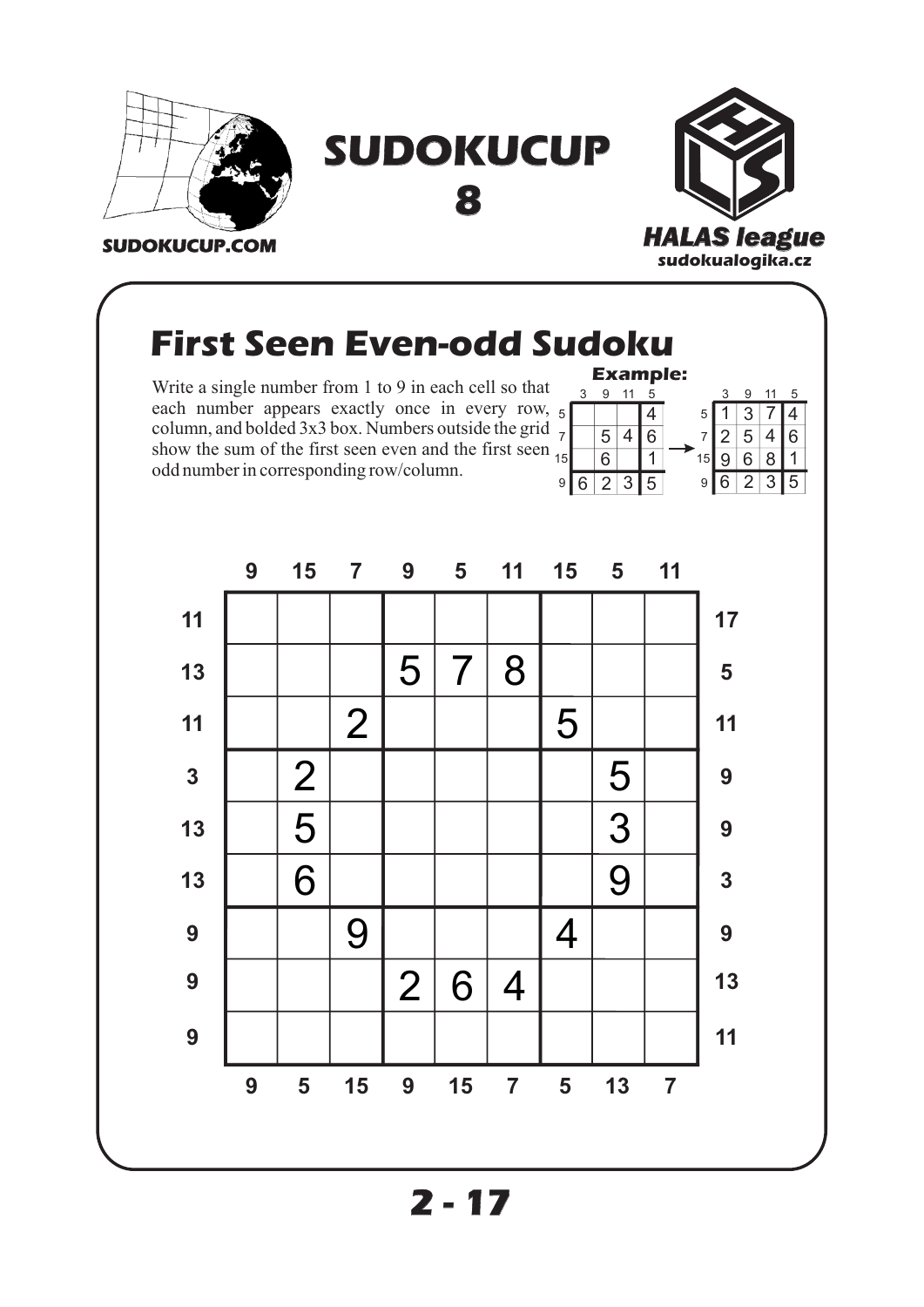

### **No four in a grow Sudoku**

Write a single number from 1 to 9 in each cell so that each number appears exactly once in every row, column, and bolded 3x3 box. Nowhere in the grid the horizontal/vertical line of four constantly increasing/decreasing numbers can appear. - example 1269, 9531 etc.

| $\overline{7}$ |   |                | 6 |   |   | $\overline{2}$ |   |   |
|----------------|---|----------------|---|---|---|----------------|---|---|
|                |   | 9              |   |   | 5 |                | 8 |   |
|                | 2 |                |   | 1 |   |                |   | 6 |
| 9              |   |                | 5 |   |   |                | 1 |   |
|                |   | 8              |   |   |   | 3              |   |   |
|                | 5 |                |   |   | 1 |                |   | 8 |
| $\overline{2}$ |   |                |   | 8 |   |                | 3 |   |
|                | 3 |                | 1 |   |   | $\overline{4}$ |   |   |
|                |   | $\overline{7}$ |   |   | 3 |                |   | 9 |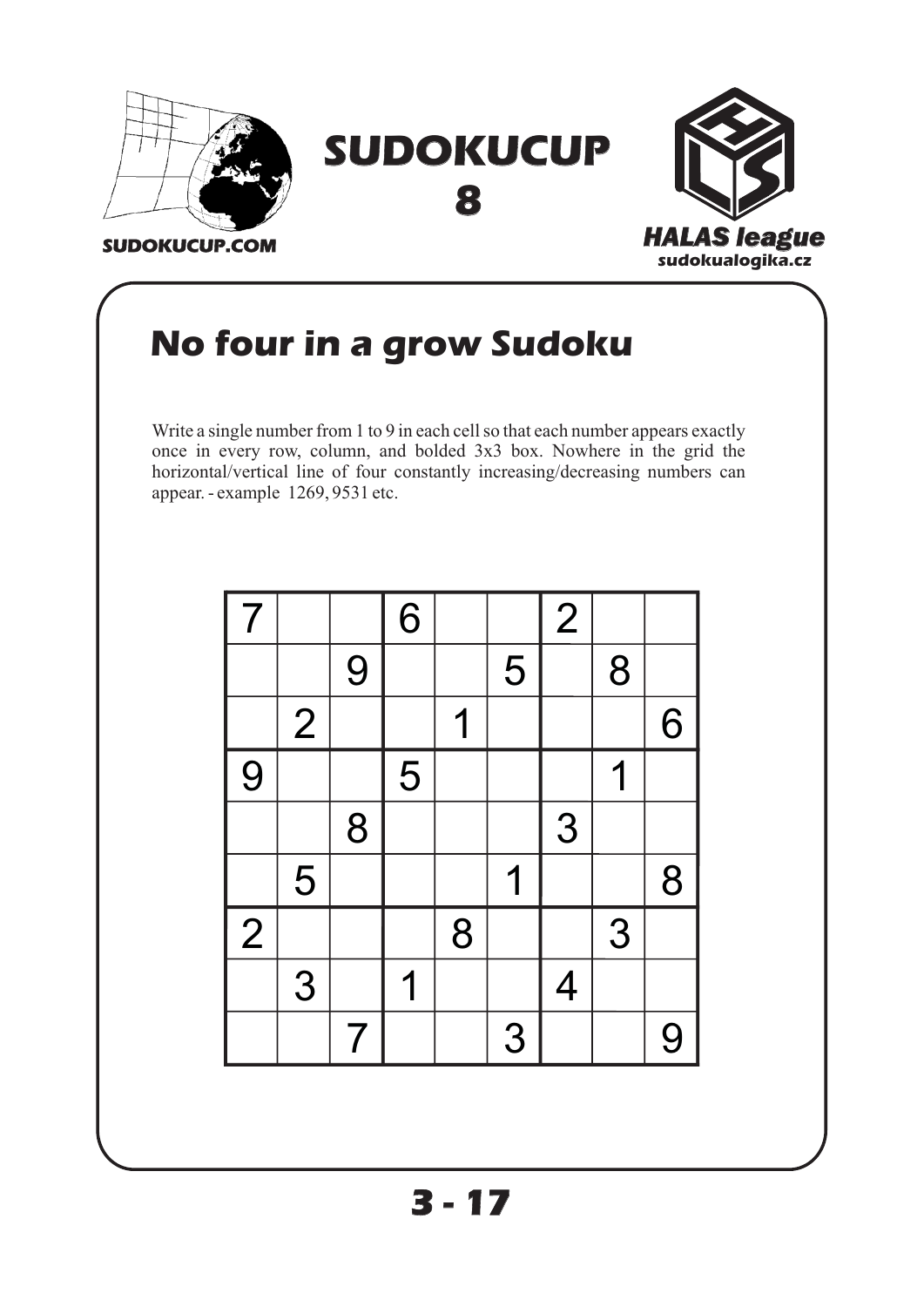

#### **Frameless Sudoku**

Write a single number from 1 to 9 in each cell so that each number appears exactly once in every row, column, and bolded 3x3 box. The clues on the outside are the sums of the first digits you see from that side. The amount of digits in the sum can vary from 1 digit to 9 digits. They can differ from sum to sum.

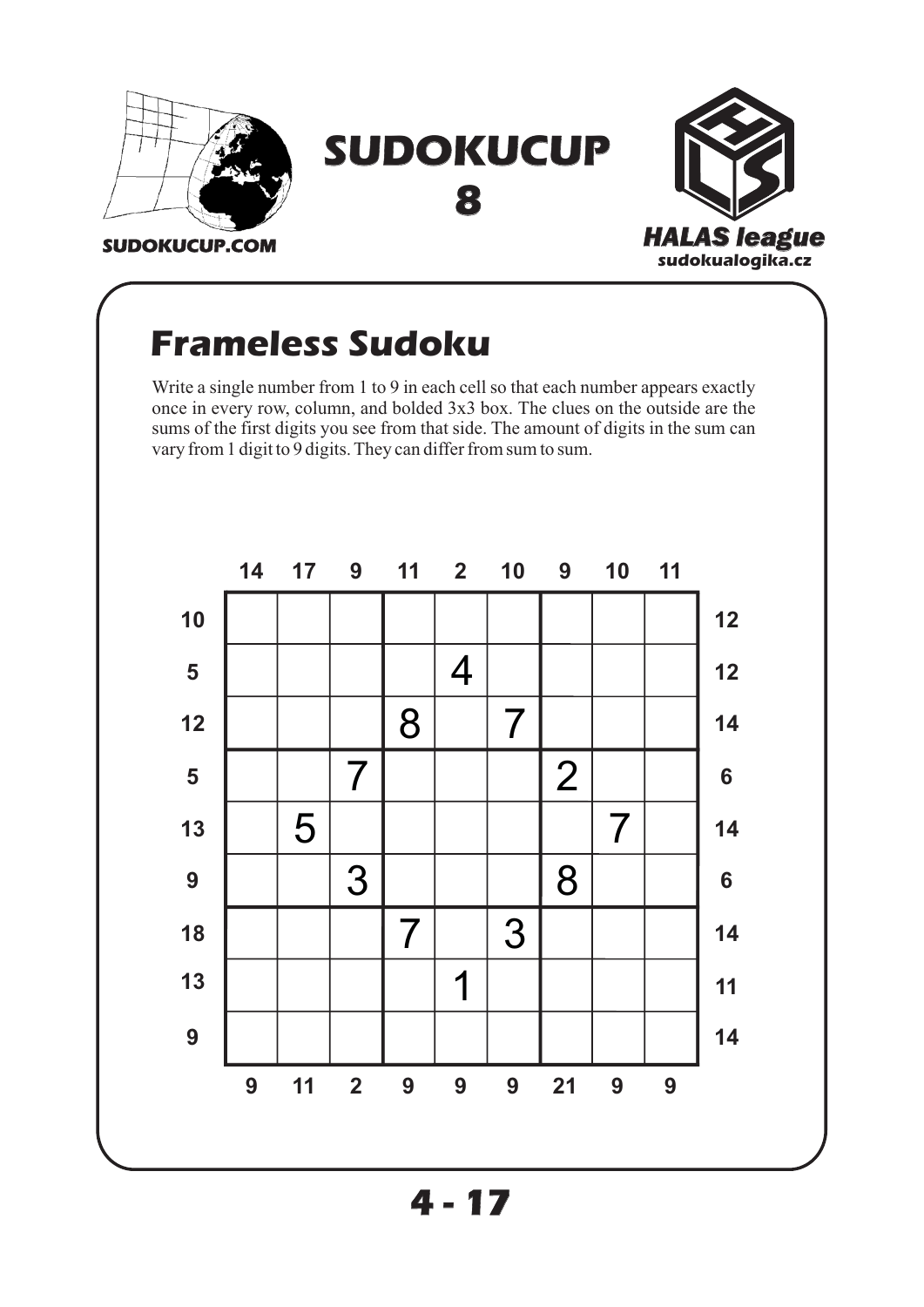





### **Killer in disguise Sudoku**

Write a single number from 1 to 9 in each cell so **Example:** that each number appears exactly once in every row, column, and bolded 3x3 box. Each digit in the cage must be unique.All the sets of digits in the dotted cages should be different. The sum of digits for some cages is given.

| 8 | 5 |   |  |
|---|---|---|--|
|   |   |   |  |
|   |   | д |  |
|   | 6 |   |  |



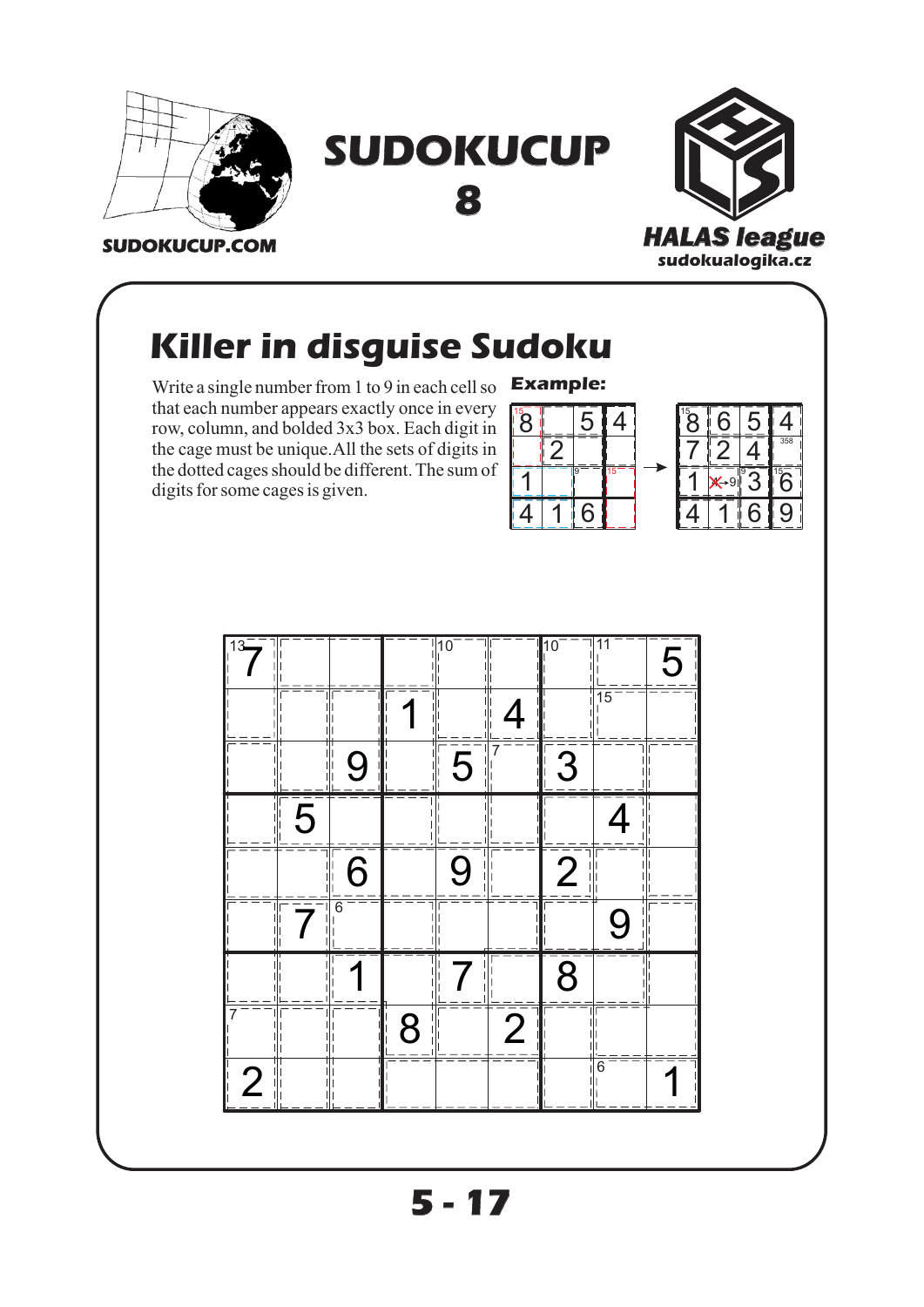

#### **Even-odd Japanese Sum Sudoku**

Write a single number from 1 to 9 in each cell so that each number appears exactly once in every row, column, and bolded 3x3 box. The numbers outside the grid indicate the sums of the digit groups in that row or column and in the given order. Numbers on top refer to the groups of even digits; numbers at left refer to the groups of odd digits. Sums should be separated by at least one digit of different parity.

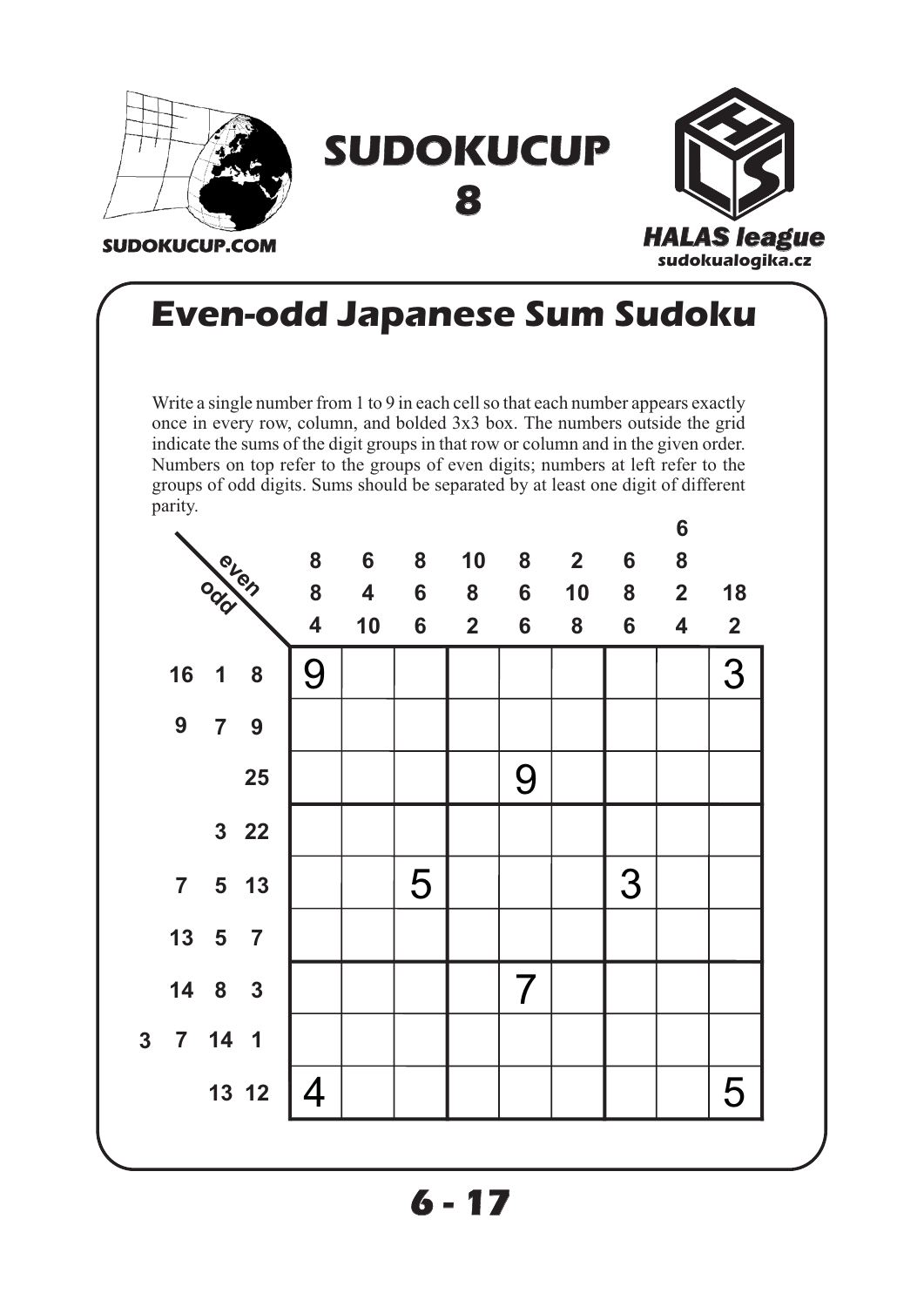

#### **Oddsum Loop Sudoku**

Write a single number from 1 to 9 in each cell so that each number appears exactly once in every row, column, and bolded 3x3 box. Draw the single closed loop going along the grid lines. It can freely go on the outer border but inside the grid it can only go between the cells where two numbers with their odd total are placed. Some fragments of the loop are given.

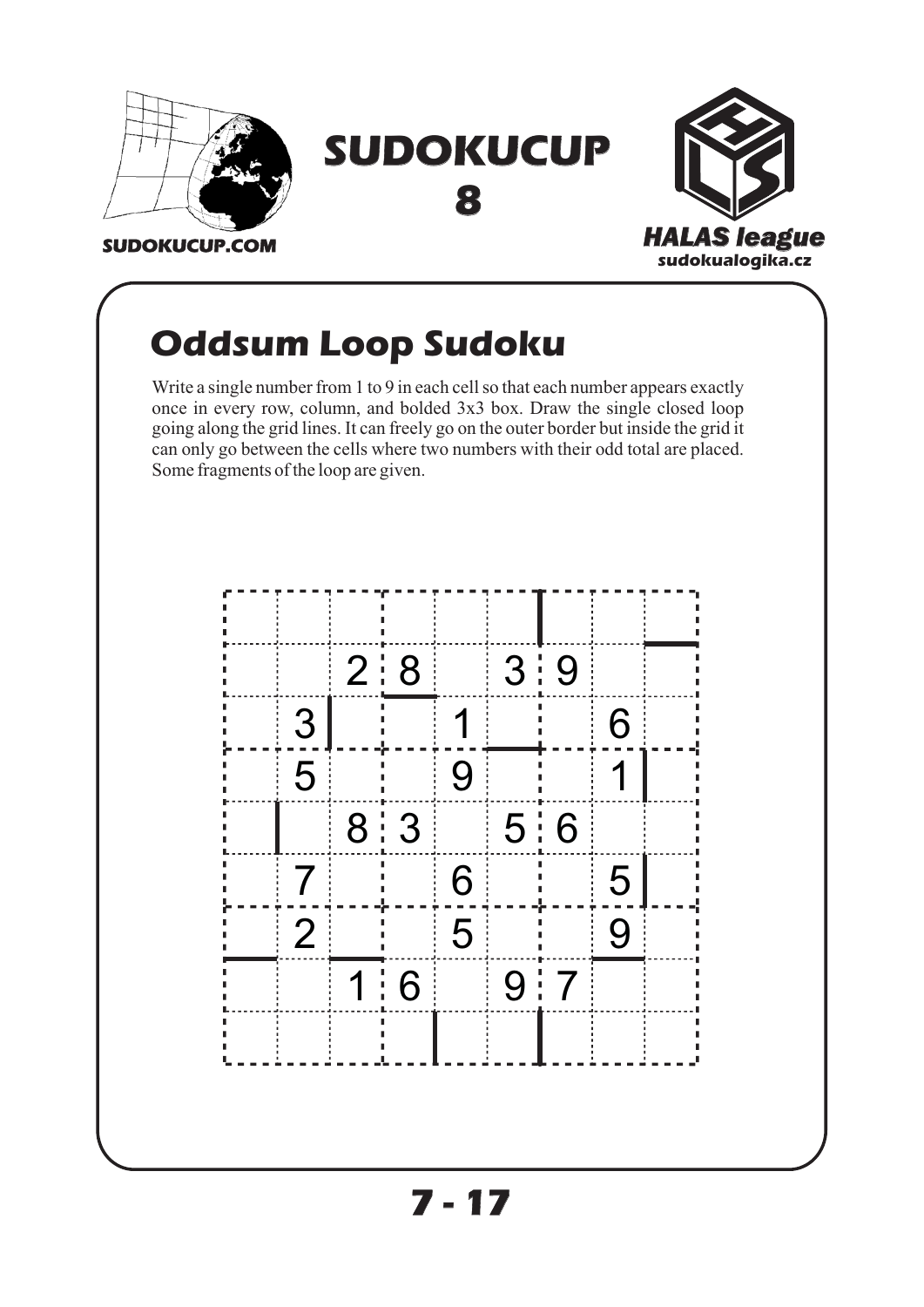

#### **Gappy Consecutive Sudoku**

Write a single number from 1 to 9 in each cell so that each number appears exactly once in every row, column, and bolded 3x3 box. Every outlined area contains the set of consecutive numbers with one in-between number missing. The missing number is indicated for every area.

|                | $6$            |                |                | $\mathbf{A}^{3}$ | $\overline{7}$ |   |                        | $\overline{4}$ |
|----------------|----------------|----------------|----------------|------------------|----------------|---|------------------------|----------------|
|                |                |                | 3 <sup>6</sup> |                  | 8              |   | $\overline{5}$         | $\overline{8}$ |
| $\overline{5}$ | $\overline{7}$ | $\overline{4}$ |                |                  |                |   |                        |                |
|                | 5              |                | $\overline{5}$ |                  | $\overline{4}$ |   | 3                      | $\overline{3}$ |
| $\overline{4}$ |                |                |                |                  |                |   |                        | $\overline{2}$ |
| $\overline{8}$ | $\overline{2}$ |                |                |                  |                |   | $\overline{5}^{\circ}$ |                |
|                | $\overline{4}$ | 6              |                |                  | $\overline{2}$ | 7 |                        | $\overline{7}$ |
| $\overline{3}$ |                |                | 6              |                  |                |   |                        |                |
|                |                |                |                | 8                | $\overline{6}$ |   |                        |                |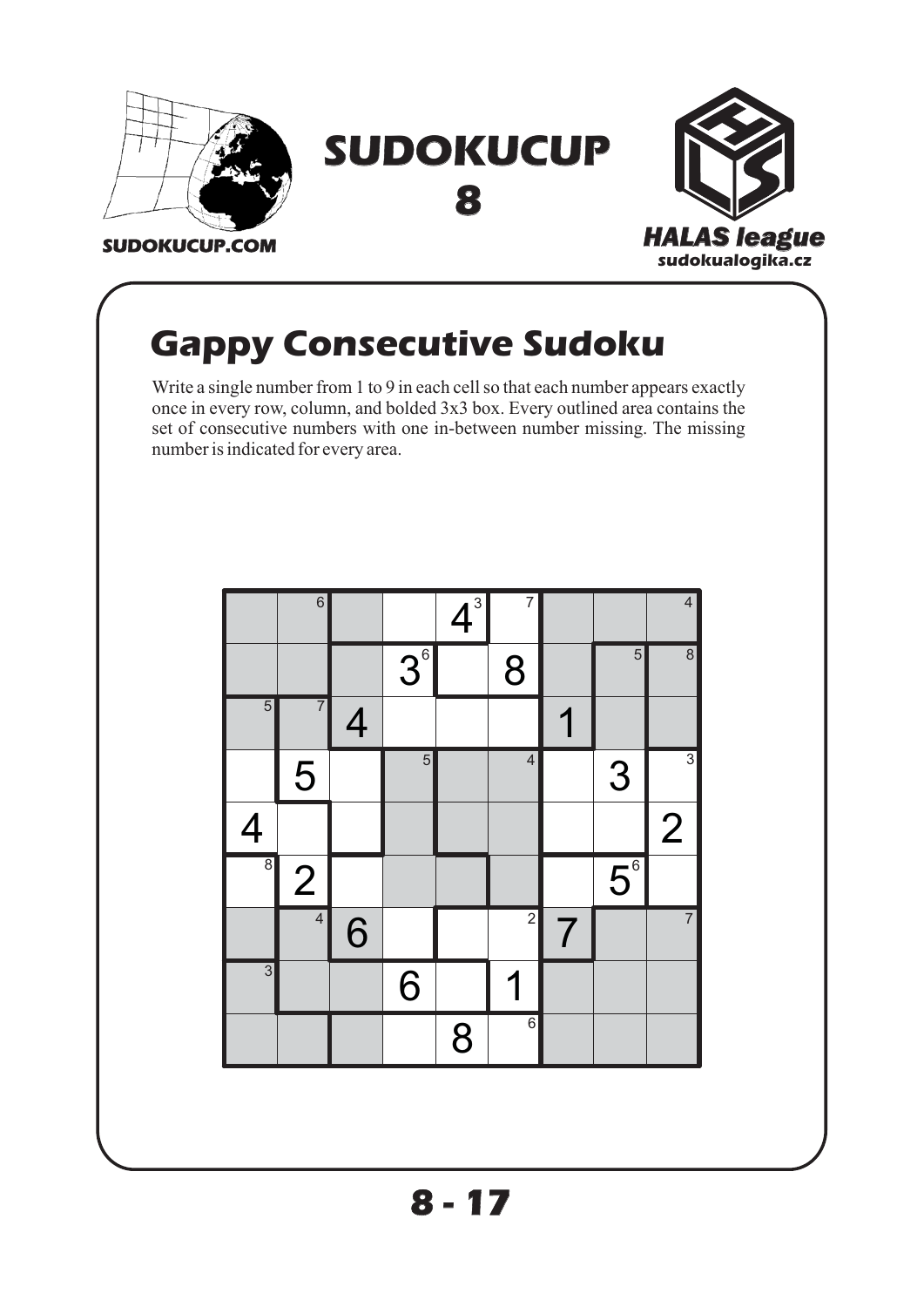



```
8
```


#### **SUDOKUCUP.COM**

#### **Magnetic Sudoku**

Write a single number from 1 to 9 in each cell so that each number appears exactly once in every row, column, and bolded 3x3 box.

Two-cell blocks containing digits of the same parity are non-magnetic; two-cell blocks containing digits of different parity are magnetic; onecell blocks can be either magnetic or non-magnetic. Magnetic blocks can share sides only by the digits of different parity. Numbers outside the grid show the amount of even/odd digits on magnetic blocks for each row/column. Some non-magnetic blocks are given (grey blocks).



|                         | 6                       |              |                |                         |                         |                | 8                       |                         | 4                       | $\mathbf{3}$            |
|-------------------------|-------------------------|--------------|----------------|-------------------------|-------------------------|----------------|-------------------------|-------------------------|-------------------------|-------------------------|
| 5                       |                         |              | 1              |                         | $\overline{4}$          |                |                         | 3                       | $\mathbf{3}$            | 1                       |
|                         |                         | 4            |                |                         |                         | 9              |                         |                         | 1                       | $\mathbf{3}$            |
|                         |                         |              |                | $\overline{2}$          |                         |                | 1                       |                         | 4                       | $\overline{\mathbf{3}}$ |
|                         |                         | 5            | 6              |                         | 8                       | 3              |                         |                         | 1                       | $\overline{\mathbf{2}}$ |
|                         | 3                       |              |                | 5                       |                         |                | 9                       |                         | $\mathbf{3}$            | 3                       |
|                         |                         | 3            |                | 8                       |                         | 1              |                         |                         | $\overline{\mathbf{3}}$ | $\overline{\mathbf{3}}$ |
| $\overline{2}$          |                         |              | 7              |                         | 6                       |                |                         | 9                       | $\overline{\mathbf{2}}$ | 1                       |
|                         | 8                       |              |                |                         |                         |                | $\mathbf{2}$            |                         | $\overline{\mathbf{2}}$ | $\mathbf{2}$            |
| $\overline{2}$          | $\overline{\mathbf{4}}$ | $\mathbf{3}$ | $\mathbf{3}$   | 1                       | $\overline{\mathbf{2}}$ | $\mathbf{3}$   | $\overline{\mathbf{3}}$ | $\overline{\mathbf{2}}$ | $\mathbf O$             |                         |
| $\overline{\mathbf{2}}$ | $\overline{\mathbf{4}}$ | $\mathbf{3}$ | $\overline{2}$ | $\overline{\mathbf{2}}$ | $\overline{\mathbf{1}}$ | $\overline{2}$ | $\overline{\mathbf{4}}$ | 1                       |                         | E                       |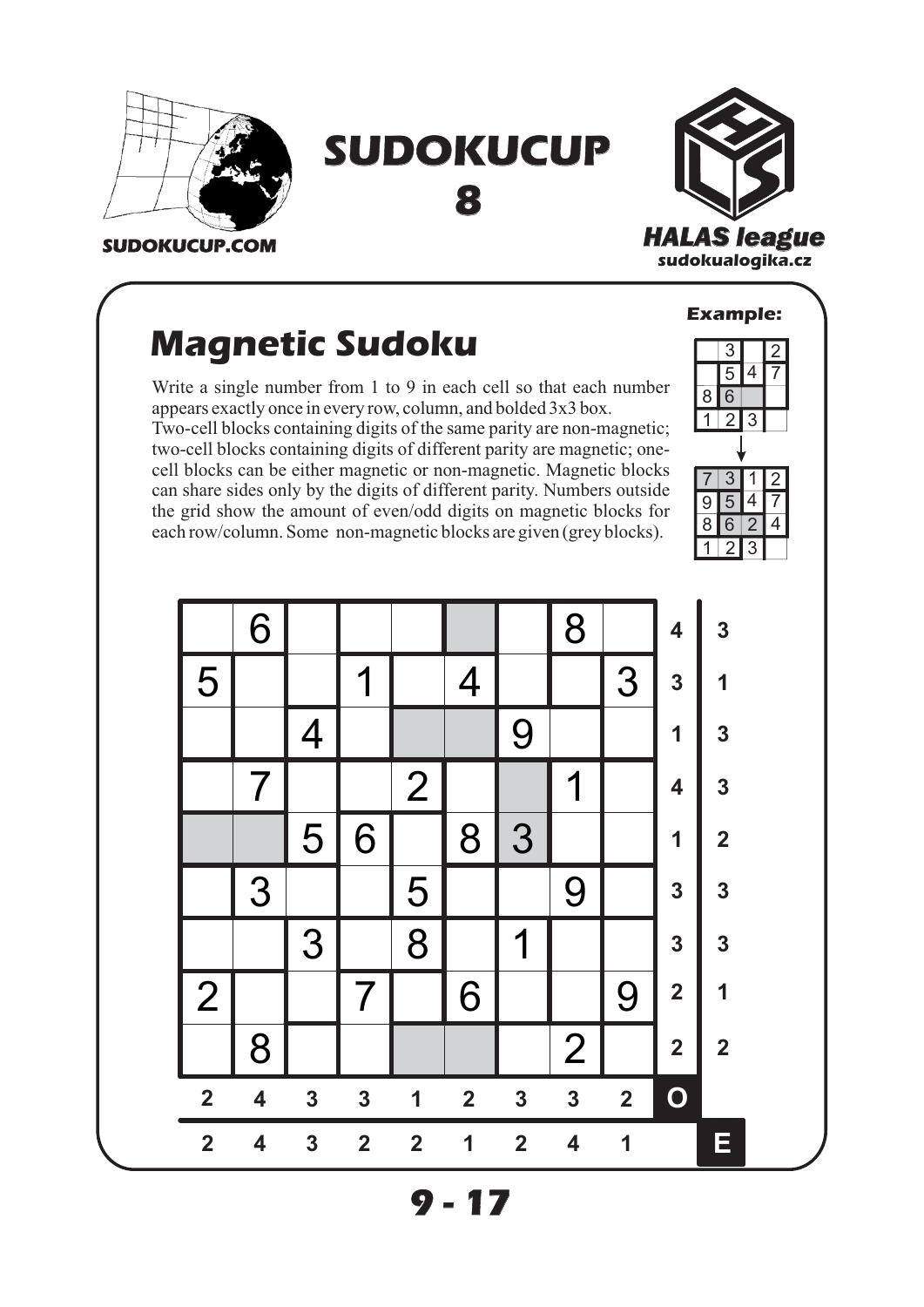



#### **Tripod Sudoku**

Place in the grid digits from 1 to 9, so that each row, column and outlined area contains each digit exactly once. You have to find the outlines of the areas. All the nodes where three lines meet are marked with the black dots. There are no nodes where four lines meet. Some fragments of the outlined areas are given.





**10 - 17 10 -**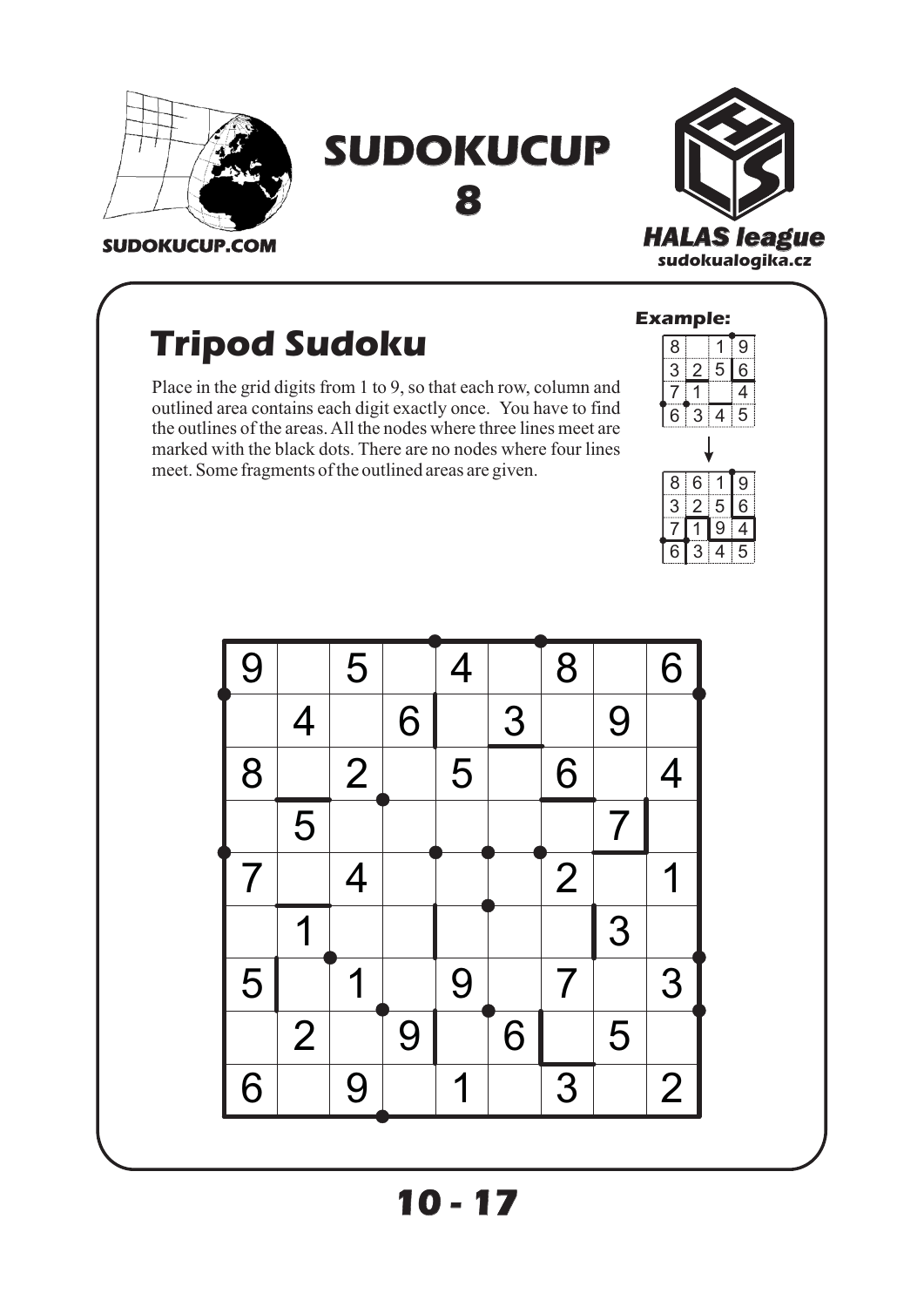

#### **Twin Detector Sudoku**

Write a single number from 1 to 9 in each cell so that each number appears exactly once in every row, column, and bolded 3x3 box. Wherever the number in the cell equals to a total of any amount of the closest numbers in any direction - there is an arrow pointing to that direction.



**11 - 17 11 -**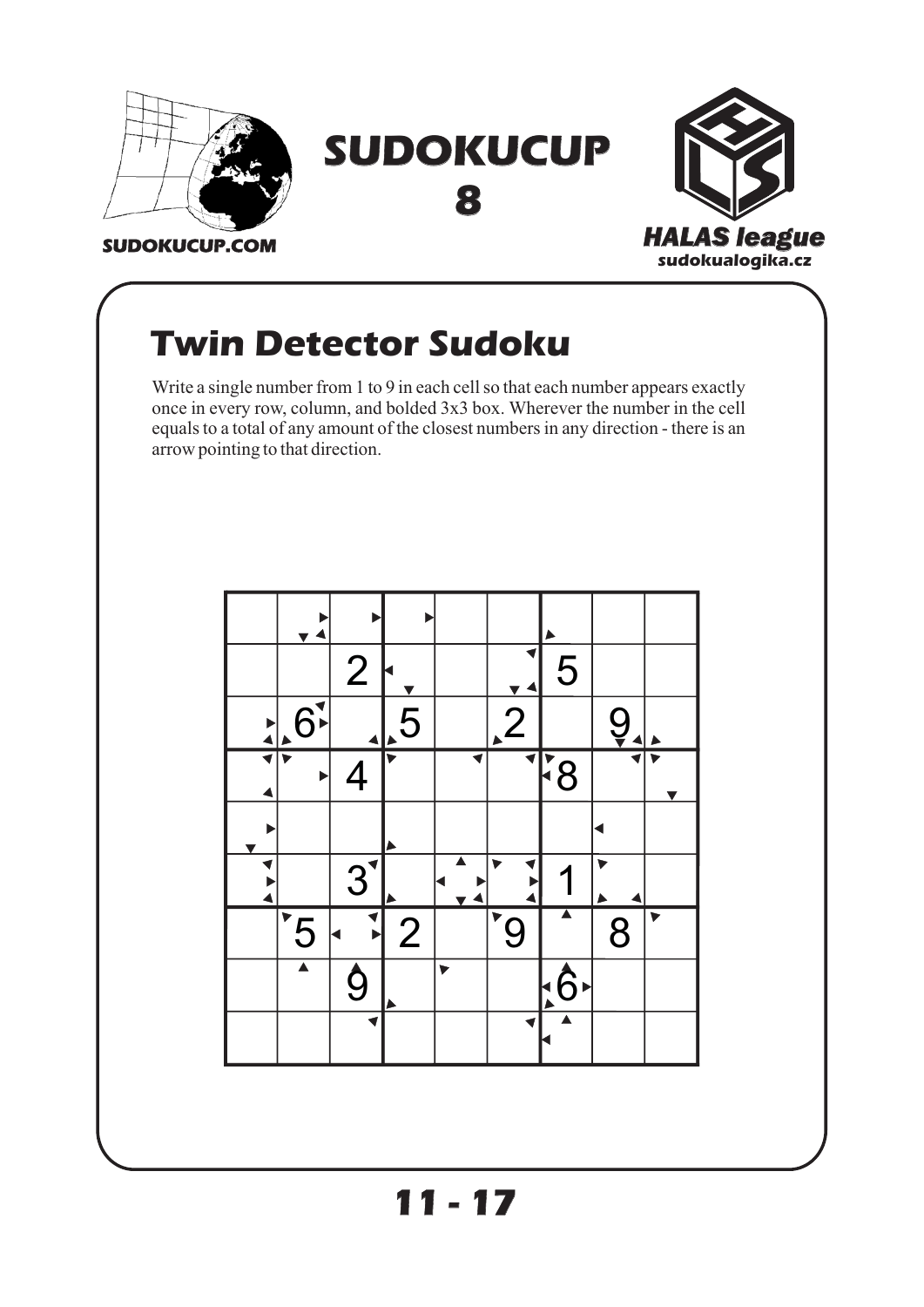







**12 - 17 12 -**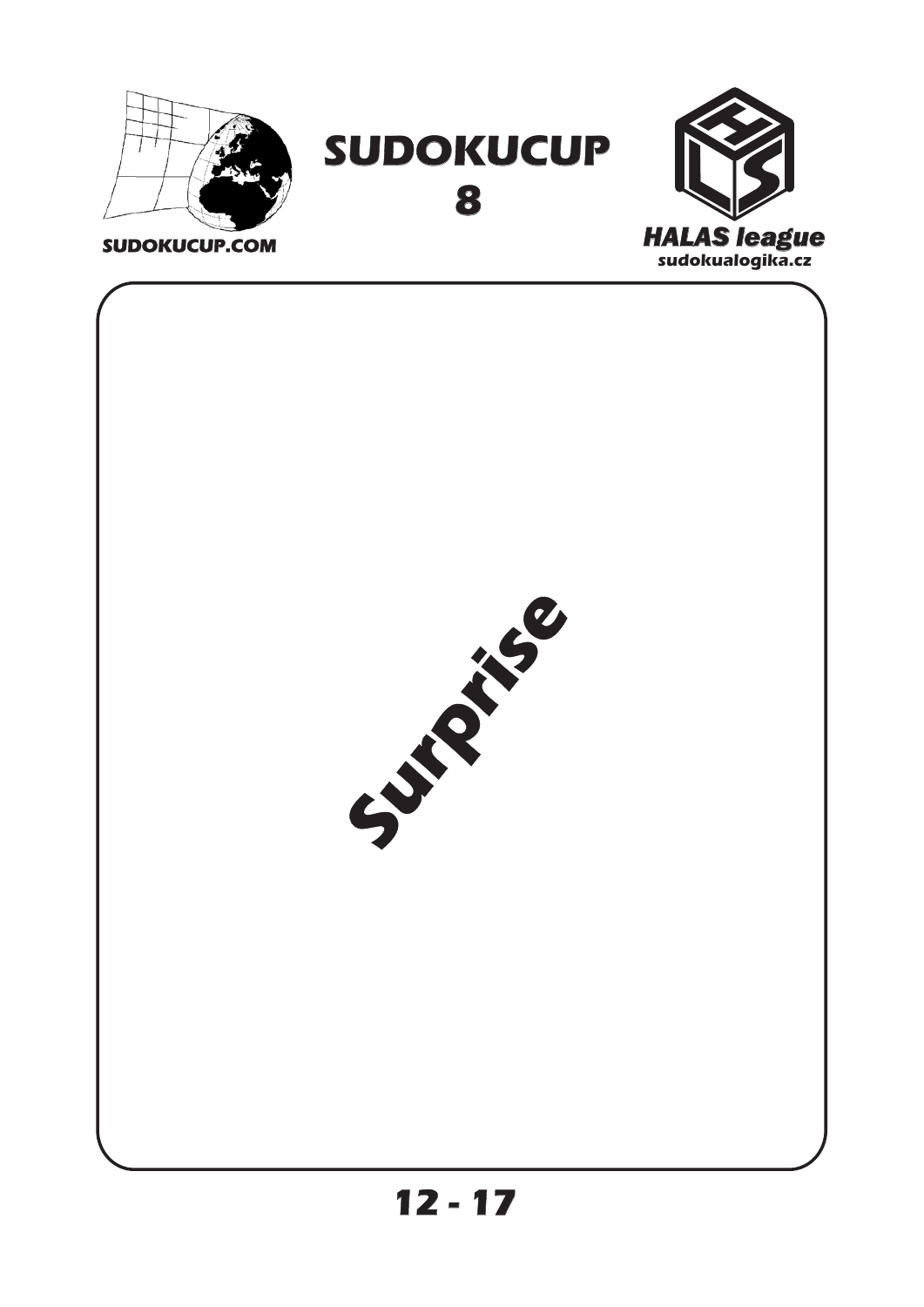

#### **Magic Summer Sudoku**

Place in the grid digits from 1 to 6, so that each row, column and 3x3 box contains each digit exactly once. Numbers outside the grid show the total of all numbers appearing in corresponding rows and columns. These numbers are separated by at least one empty cell.

**Example:**

12\_3\_456 = 471; 6543  $21 = 6564$ ;



**13 - 17 13 -**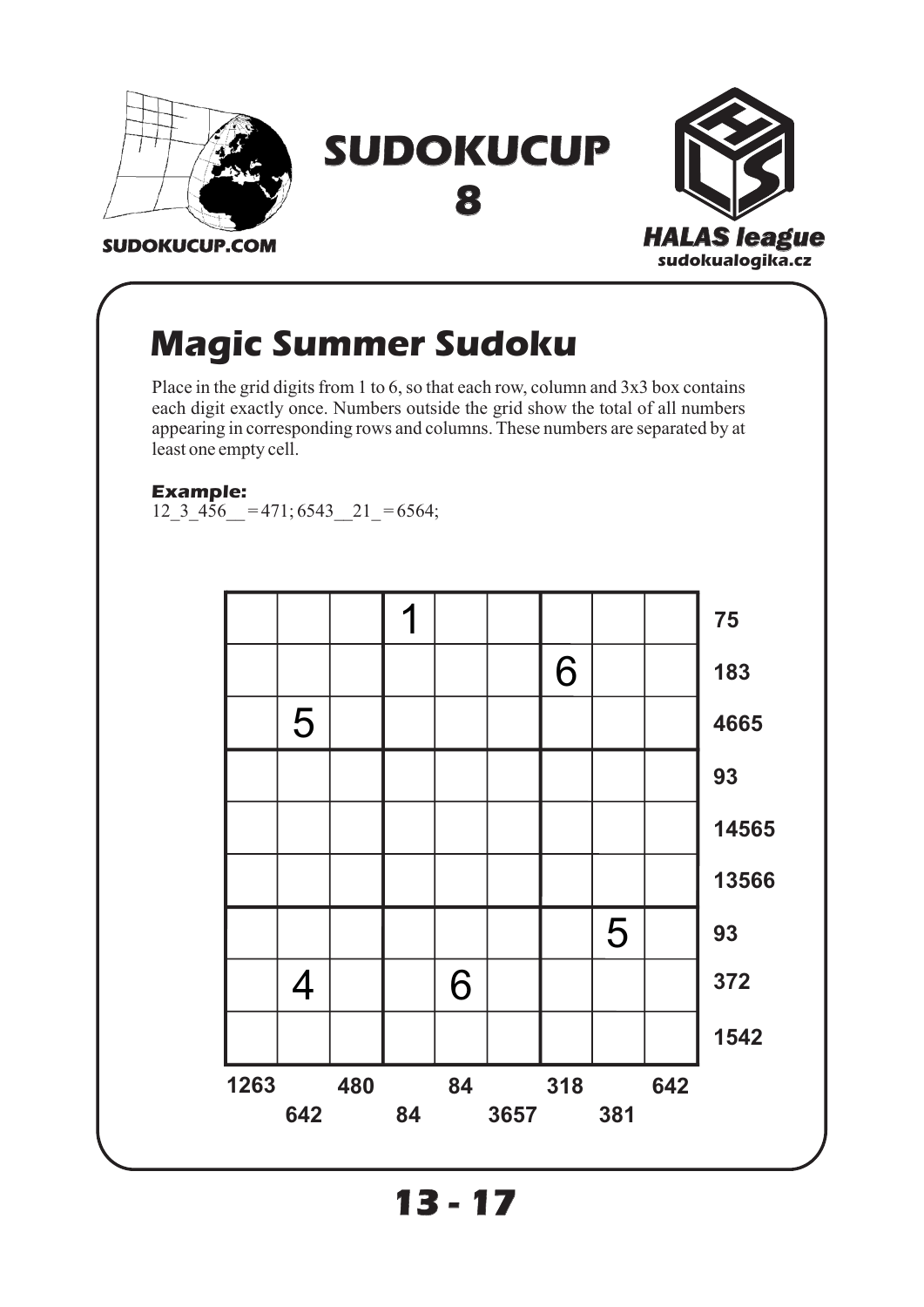



#### **SUDOKUCUP.COM**

#### **Five Pair Sudoku**

Write a single number from 1 to 9 in each cell so that each number appears exactly once in every row, column, and bolded 3x3 box.

The 10-cell grey areas inside the grid should contain two sets of five digits.

|                |   |   |                | 8              |                |                          | $\overline{\mathcal{L}}$ |                |
|----------------|---|---|----------------|----------------|----------------|--------------------------|--------------------------|----------------|
| 8              |   |   | $\overline{2}$ |                | $\overline{4}$ |                          |                          | 1              |
|                |   | 6 |                |                |                | $\overline{\mathcal{A}}$ |                          |                |
|                | 3 |   |                | $\overline{2}$ |                |                          | 5                        |                |
| $\overline{2}$ |   |   | 5              |                |                |                          |                          | 3              |
|                | 5 |   |                | 6              |                |                          | $\overline{2}$           |                |
|                |   | 1 |                |                |                | 5                        |                          |                |
| 9              |   |   | 8              |                | 6              |                          |                          | $\overline{2}$ |
|                | 8 |   |                | 3              |                |                          | 4                        |                |

**14 - 17 14 -**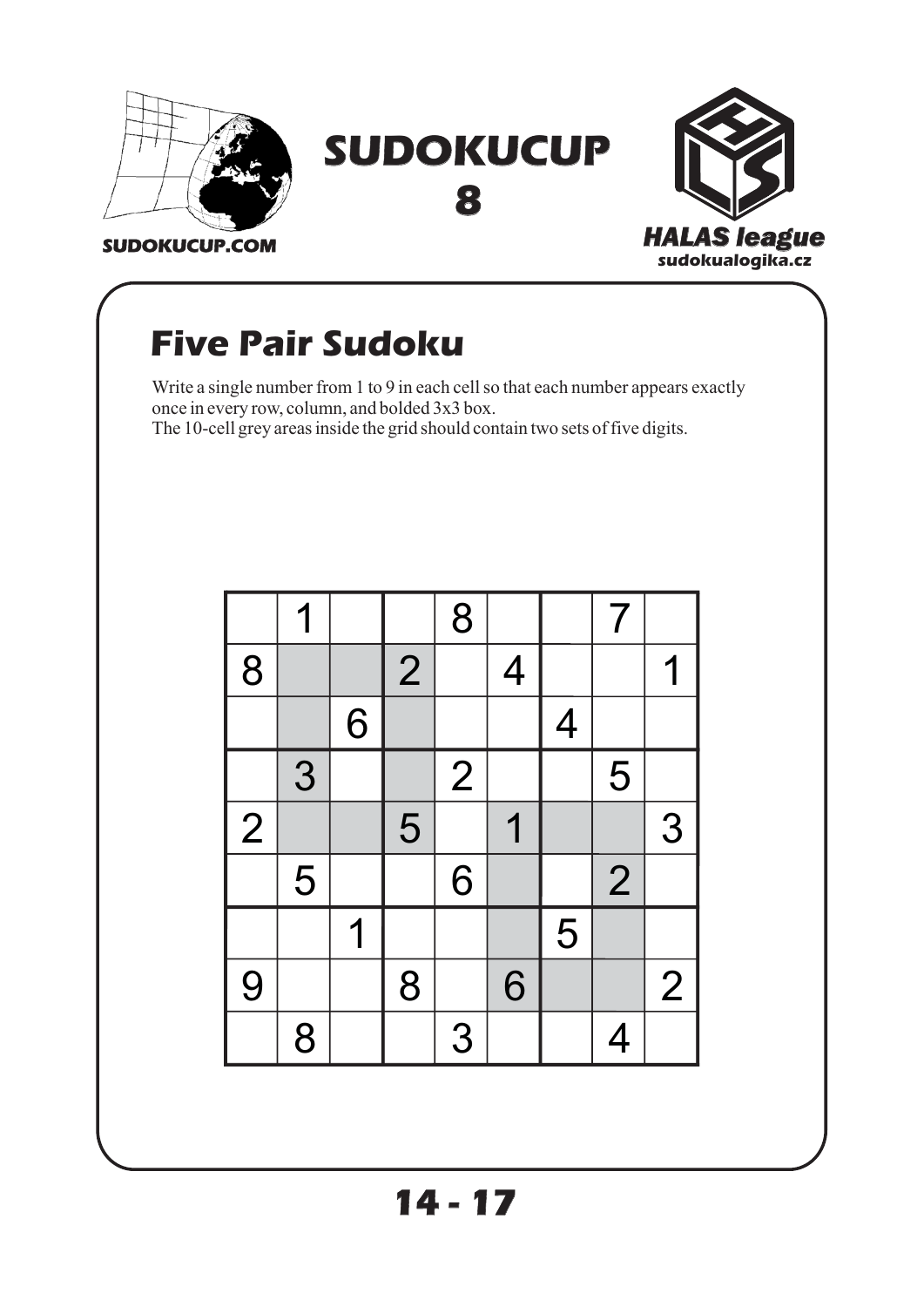

#### **Alternative Sudoku**

Write a single number from 1 to 9 in each cell so that each number appears exactly once in every row, column, and bolded 3x3 box. The number staying between two cells should end up in one of those cells.



**15 - 17 15 -**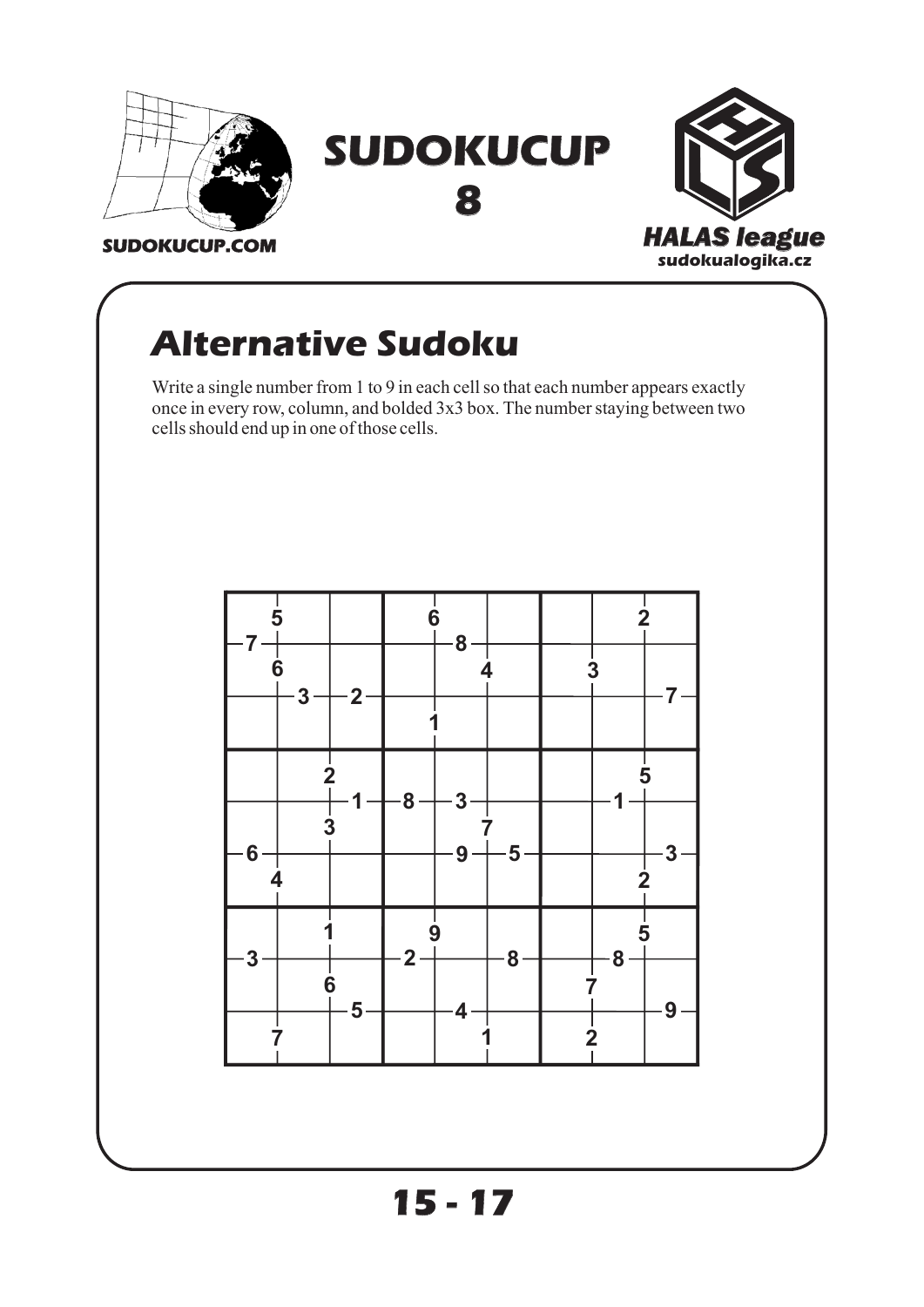

**8**



**SUDOKUCUP.COM**

#### **Slitherlink Sudoku**

Write a single number from 0 to 8 in each cell so that each number appears exactly once in every row, column, and bolded 3x3 box.

All numbers 0 to 3 are the clues for the Slitherlink (Fences) puzzle.

Fences: Draw closed line going through grid lines. The line doesn't have to go through all the cells. The clue numbers indicate how many lines surround the cell. The loop must not have any branches and must not cross itself.



 $2:75116$ 0 2 1 | | | 0 | | | | 3  $4$  6 5 7  $2$  8 3 5 6  $3$  1  $1$  7  $2$ 6 1 1 5 5 3  $4|5|7|3|2$ 

**16 - 17 16 -**